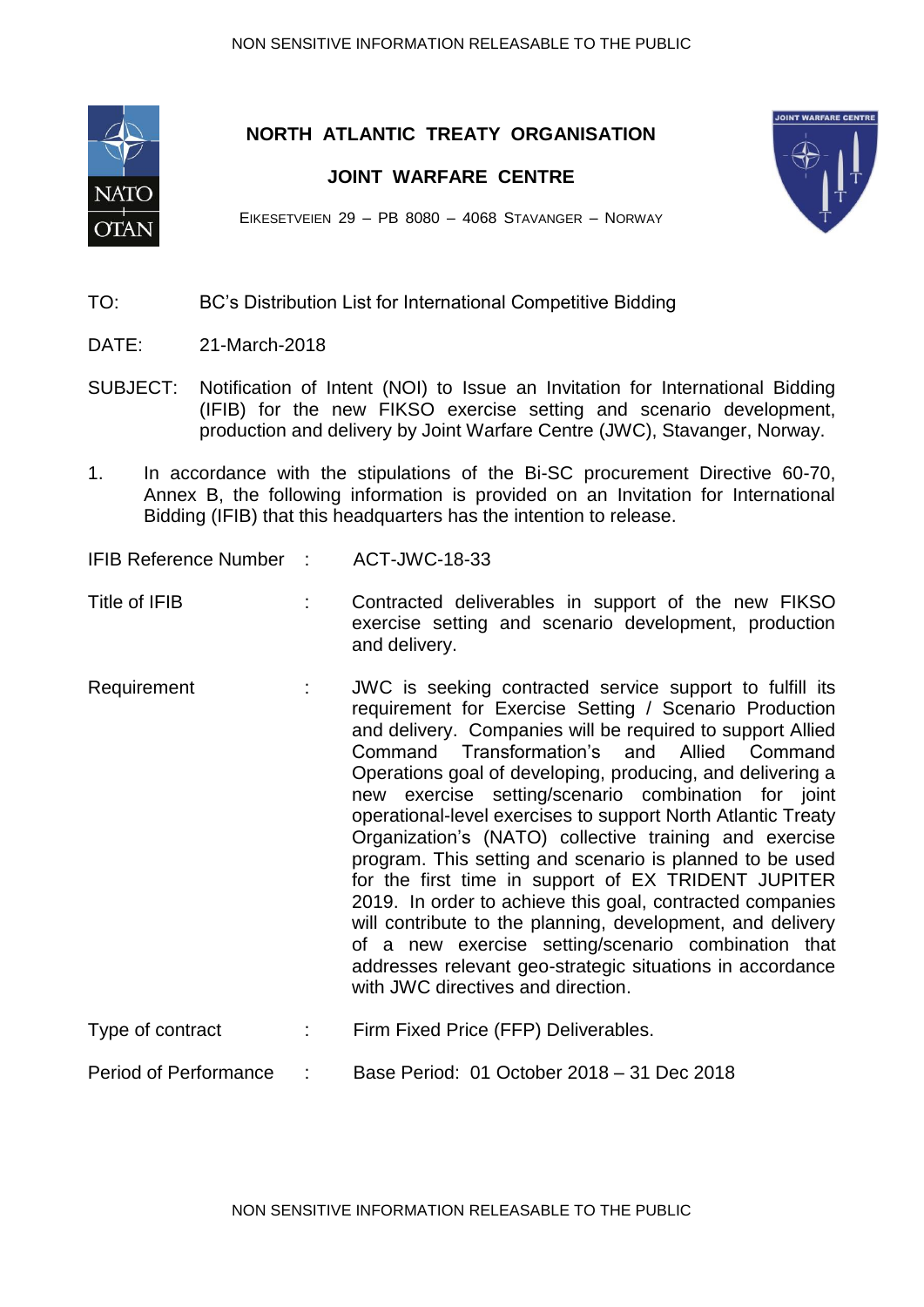## NON SENSITIVE INFORMATION RELEASABLE TO THE PUBLIC

| <b>Option Periods:</b> | (Twelve months): | 01 January – 31 December 2019 |
|------------------------|------------------|-------------------------------|
|                        | (Four months):   | 01 January – 30 April 2020    |

Option terms are subject to annual review and granted extension.

| <b>Bidding Procedure</b> | Sealed Bidding, Two-Envelope method - Best Value                                               |
|--------------------------|------------------------------------------------------------------------------------------------|
| <b>Funding</b>           | Subject to funding: Military Budget,<br>(Estimated cumulative, 18 Million NOK if options used) |

- Classification : NATO UNCLASSIFIED
- Issue Date : 25 April 2018, planned
- Bid Closing Date : 08 June 2018, planned
- Eligibility : Companies from all NATO member nations contributing to the financing of the budgets/requirements, which have performed similar contracts within the last three years substantially similar in scope to the requirement described in the solicitation. Contracted companies providing deliverables under the contact must employ citizens of a NATO nation, be able to obtain NATO Security Clearances for all personnel involved in the development, delivery and consultation, valid for the duration of the contract and have documented, evident and sustainable competence and capabilities relevant to the technical requirements aspects of the contract.
- Delivery location(s) : Joint Warfare Centre, Stavanger, Norway

Partial bidding : Partial Bidding is authorized

Web site  $www.iwc.nato.int$ 

2. JWC will directly e-mail this IFIB to all potential bidders and will post the tender documents on the Web site above. Firms that have already been identified are listed in the annex. You are hereby invited to nominate, **by email or facsimile and before 25 April 2018 -** the name, full address, Point of Contact, telephone and facsimile number, of other potential bidders established within your country. This and any other correspondence hereto is to be addressed to:

**E-mail: [pcs@jwc.nato.int](mailto:pcs@jwc.nato.int) or**

**Joint Warfare Centre Purchasing & Contract Section Attn: Kjetil Sand, Chief Purchasing and Contracting PO Box 8080 4068 STAVANGER**